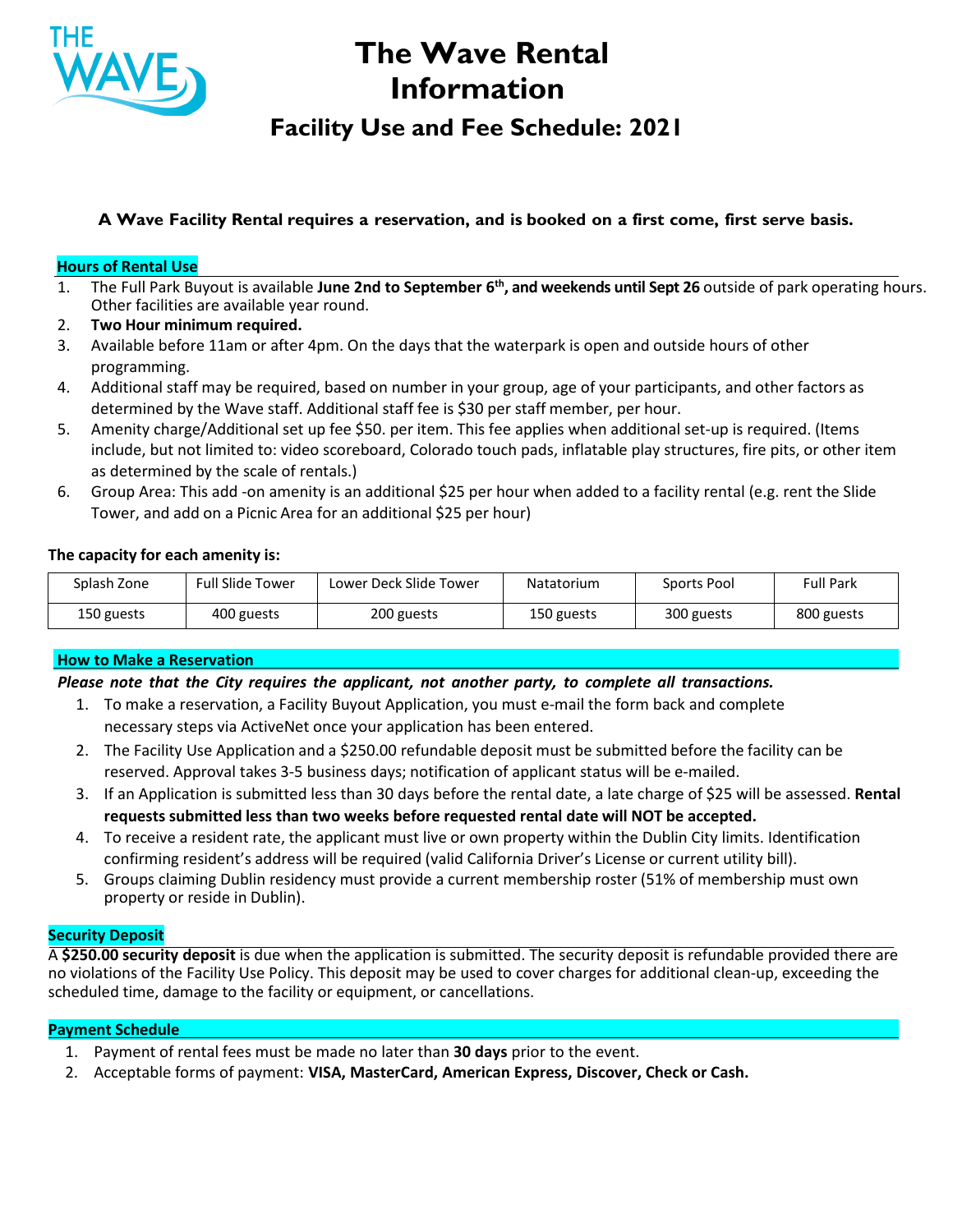#### **Classification of Users and Fees**

|  |  | <b>Group 1. Residents</b> |
|--|--|---------------------------|
|--|--|---------------------------|

| Per Lane Rental                                            | Splash Zone |  | <b>Full Slide Tower</b> |                         | Lower Deck Slide Tower |                        | Natatorium             |  | Sports Pool |            | <b>Full Park</b> |             |                  |  |
|------------------------------------------------------------|-------------|--|-------------------------|-------------------------|------------------------|------------------------|------------------------|--|-------------|------------|------------------|-------------|------------------|--|
| \$12/hour                                                  | \$330/hour  |  | \$450/hour              |                         |                        | \$380/hour             |                        |  | \$280/hour  | \$280/hour |                  | \$1200/hour |                  |  |
| Group 2. Non-Residents/Non Dublin Non Profit Organizations |             |  |                         |                         |                        |                        |                        |  |             |            |                  |             |                  |  |
| Per Lane Rental                                            | Splash Zone |  |                         | <b>Full Slide Tower</b> |                        | Lower Deck Slide Tower |                        |  | Natatorium  |            | Sports Pool      |             | <b>Full Park</b> |  |
| \$14/hour                                                  | \$400/hour  |  |                         | \$540/hour              |                        | \$460/hour             |                        |  | \$340/hour  |            | \$340/hour       |             | \$14440/hour     |  |
| <b>Group 3. Dublin Non-Profit Organizations</b>            |             |  |                         |                         |                        |                        |                        |  |             |            |                  |             |                  |  |
| Per Lane Rental                                            | Splash Zone |  |                         | <b>Full Slide Tower</b> |                        |                        | Lower Deck Slide Tower |  | Natatorium  |            | Sports Pool      |             |                  |  |
| \$12/hour                                                  | \$330/hour  |  |                         | \$450/hour              |                        |                        | \$380/hour             |  | \$280/hour  |            | \$280/hour       |             |                  |  |
| <b>Group 4. Commercial Uses</b>                            |             |  |                         |                         |                        |                        |                        |  |             |            |                  |             |                  |  |
| Per Lane Rental                                            | Splash Zone |  |                         | <b>Full Slide Tower</b> |                        | Lower Deck Slide Tower |                        |  | Natatorium  |            | Sports Pool      |             | <b>Full Park</b> |  |

\$19/hour |\$500/hour |\$680/hour |\$560/hour |\$410/hour |\$410/hour |\$1750/hour

### **Cancellations, Changes and Refunds**

- 1. Cancellation requests must be made in writing by the applicant (emails submitted from the applicant's email address on application are acceptable).
	- a) If the request is received seven business days or more prior to the rental date the rental fees will be refunded, less the processing fee of \$5.00.
	- b) If the request is received less than seven business days prior to the rental date the applicant will forfeit rental fees.
- 2. Reservations may not be transferred, assigned, or sublet.

## **General Rental Information**

- 1. A responsible adult from the group must supervise the area for proper use during rental hours. Youth of groups/parties must be supervised by a ratio of two (2) adults for each twenty (20) minors while they are inside the waterpark.
- 2. Outside food and beverages are not allowed in the park unless coordinated in advance.
- 3. It is prohibited to paste, tack, glue or post any sign, placard, advertisement or inscription, or to erect any sign in the park.
- 4. Use of amplification equipment is not allowed.

## **Continuous Use**

The Facility is not available for continuous use.

The City of Dublin reserves the right to deny the use of City Areas to any person or group if such use is deemed to be *contrary to the best interest of the City, the facility, and/or Dublin residents.*

Applicants should thoroughly review the Facility Use and Fee Schedule to become familiar with all rental fees, *policies and procedures.*

# *Be sure to bring your approved receipt with you on the day of your*

*event.*